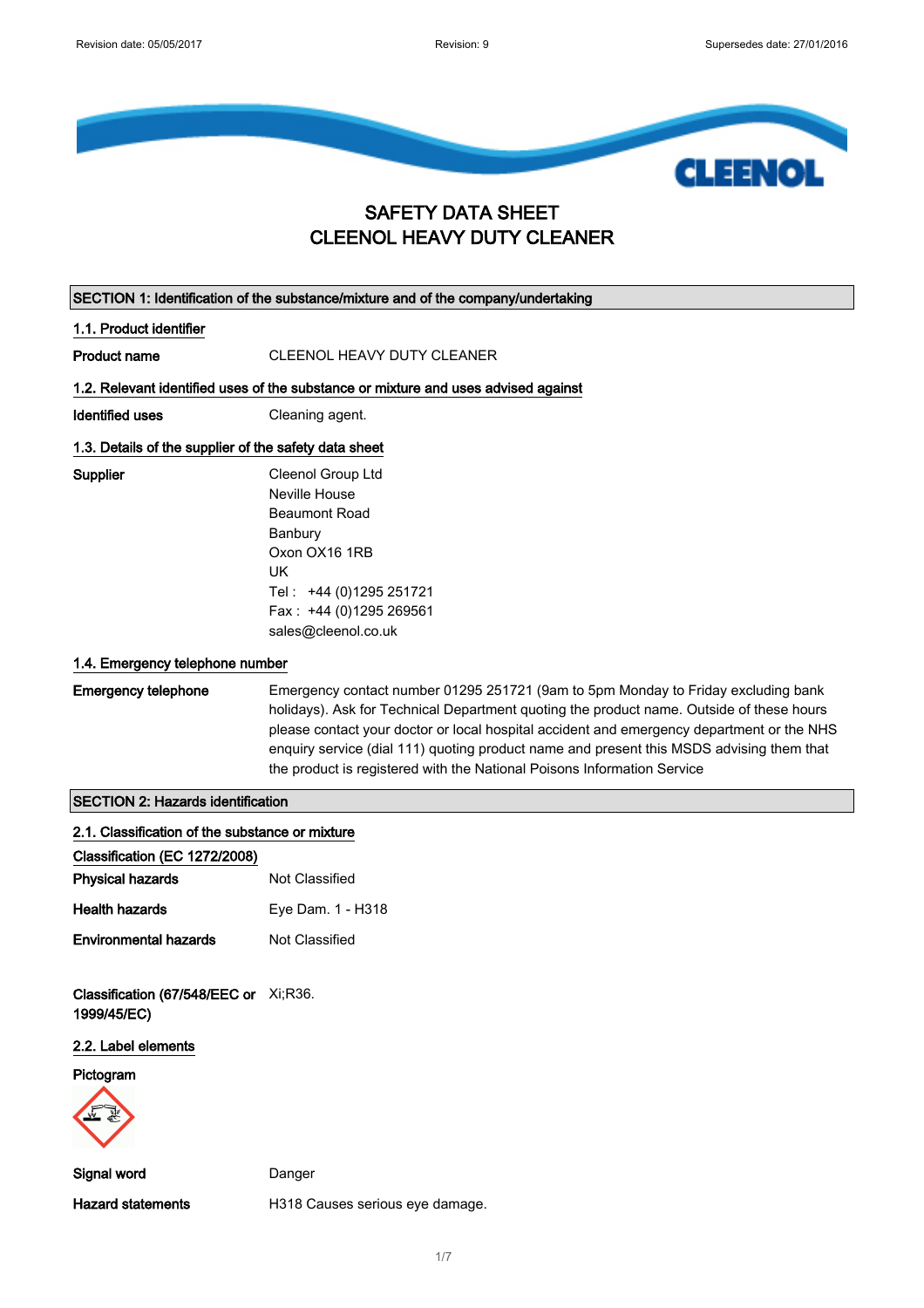| <b>Precautionary statements</b><br>Contains                                                                                                             | P305+P351+P338 IF IN EYES: Rinse cautiously with water for several minutes. Remove<br>contact lenses, if present and easy to do. Continue rinsing.<br>P310 Immediately call a POISON CENTER/ doctor.<br>P280 Wear eye protection.<br>P280 Wear protective gloves.<br>P301+P312 IF SWALLOWED: Call a POISON CENTRE/doctor if you feel unwell.<br>P302+P352 IF ON SKIN: Wash with plenty of water.<br>FATTY ALCOHOL ETHOXYLATE |                               |                                                      |       |
|---------------------------------------------------------------------------------------------------------------------------------------------------------|------------------------------------------------------------------------------------------------------------------------------------------------------------------------------------------------------------------------------------------------------------------------------------------------------------------------------------------------------------------------------------------------------------------------------|-------------------------------|------------------------------------------------------|-------|
| 2.3. Other hazards                                                                                                                                      |                                                                                                                                                                                                                                                                                                                                                                                                                              |                               |                                                      |       |
| <b>Other Hazards</b>                                                                                                                                    | None                                                                                                                                                                                                                                                                                                                                                                                                                         |                               |                                                      |       |
| SECTION 3: Composition/information on ingredients                                                                                                       |                                                                                                                                                                                                                                                                                                                                                                                                                              |                               |                                                      |       |
| 3.2. Mixtures                                                                                                                                           |                                                                                                                                                                                                                                                                                                                                                                                                                              |                               |                                                      |       |
| <b>FATTY ALCOHOL ETHOXYLATE</b>                                                                                                                         |                                                                                                                                                                                                                                                                                                                                                                                                                              |                               |                                                      | 5-10% |
| CAS number: 160901-19-9                                                                                                                                 |                                                                                                                                                                                                                                                                                                                                                                                                                              |                               |                                                      |       |
| Classification<br>Acute Tox. 4 - H302<br>Eye Dam. 1 - H318                                                                                              |                                                                                                                                                                                                                                                                                                                                                                                                                              | Xn;R22. Xi;R41.               | Classification (67/548/EEC or 1999/45/EC)            |       |
| <b>BRONOPOL (INN)</b>                                                                                                                                   |                                                                                                                                                                                                                                                                                                                                                                                                                              |                               |                                                      | 1%    |
| CAS number: 52-51-7                                                                                                                                     | EC number: 200-143-0                                                                                                                                                                                                                                                                                                                                                                                                         |                               | REACH registration number: 01-<br>2119980938-15-XXXX |       |
| M factor (Acute) = $10$                                                                                                                                 |                                                                                                                                                                                                                                                                                                                                                                                                                              |                               |                                                      |       |
| Classification<br>Acute Tox. 4 - H302<br>Acute Tox. 4 - H312<br>Skin Irrit. 2 - H315<br>Eye Dam. 1 - H318<br>STOT SE 3 - H335<br>Aquatic Acute 1 - H400 |                                                                                                                                                                                                                                                                                                                                                                                                                              | Xn;R21/22 Xi;R37/38,R41 N;R50 | Classification (67/548/EEC or 1999/45/EC)            |       |
|                                                                                                                                                         | The Full Text for all R-Phrases and Hazard Statements are Displayed in Section 16.                                                                                                                                                                                                                                                                                                                                           |                               |                                                      |       |
| <b>SECTION 4: First aid measures</b>                                                                                                                    |                                                                                                                                                                                                                                                                                                                                                                                                                              |                               |                                                      |       |
| 4.1. Description of first aid measures                                                                                                                  |                                                                                                                                                                                                                                                                                                                                                                                                                              |                               |                                                      |       |
| Inhalation                                                                                                                                              | Not relevant.                                                                                                                                                                                                                                                                                                                                                                                                                |                               |                                                      |       |
| Ingestion                                                                                                                                               | Rinse mouth thoroughly with water. Get medical attention if any discomfort continues.                                                                                                                                                                                                                                                                                                                                        |                               |                                                      |       |

| Skin contact | Remove affected person from source of contamination. Remove contaminated clothing. Wash |
|--------------|-----------------------------------------------------------------------------------------|
|              | skin thoroughly with soap and water. Get medical attention if any discomfort continues. |

Eye contact Remove affected person from source of contamination. Remove any contact lenses and open eyelids wide apart. Continue to rinse for at least 15 minutes and get medical attention.

#### 4.2. Most important symptoms and effects, both acute and delayed

| <b>Inhalation</b> | Gas or vapour in high concentrations may irritate the respiratory system. |
|-------------------|---------------------------------------------------------------------------|
| Ingestion         | May cause discomfort if swallowed.                                        |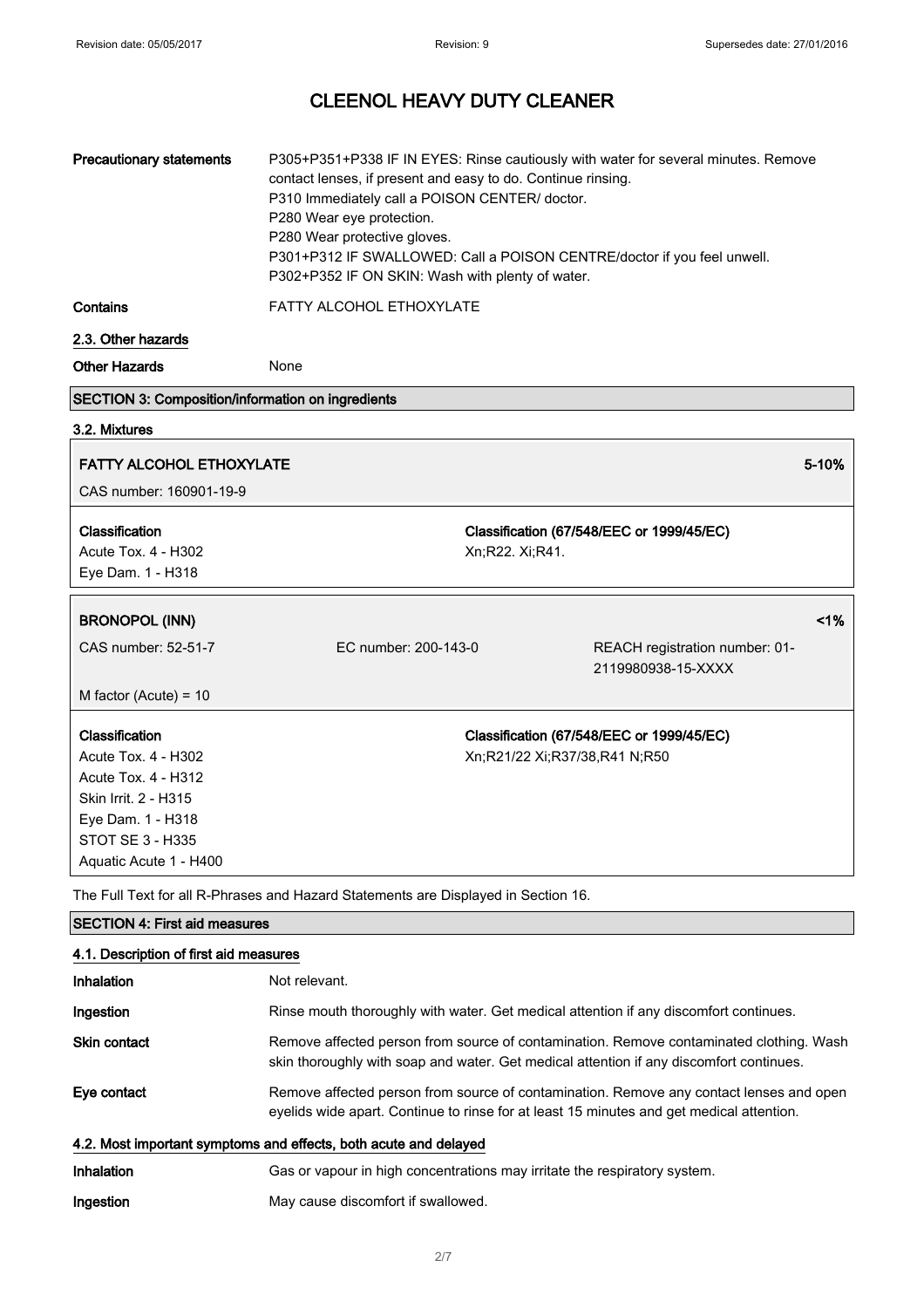| Skin contact                                               | The liquid may be irritating to skin.                                                                                                                                                                                             |
|------------------------------------------------------------|-----------------------------------------------------------------------------------------------------------------------------------------------------------------------------------------------------------------------------------|
| Eye contact                                                | May cause eye irritation.                                                                                                                                                                                                         |
|                                                            | 4.3. Indication of any immediate medical attention and special treatment needed                                                                                                                                                   |
| <b>Specific treatments</b>                                 | Seek medical attention if irritation or symptoms persist. Symptomatic treatment                                                                                                                                                   |
| <b>SECTION 5: Firefighting measures</b>                    |                                                                                                                                                                                                                                   |
| 5.1. Extinguishing media                                   |                                                                                                                                                                                                                                   |
| Suitable extinguishing media                               | The product is not flammable. Use fire-extinguishing media suitable for the surrounding fire.                                                                                                                                     |
| 5.2. Special hazards arising from the substance or mixture |                                                                                                                                                                                                                                   |
| Specific hazards                                           | Burning may produce irritating, toxic and obnoxious fumes.<br>Oxides of Carbon, Nitrogen and Sulphur.                                                                                                                             |
| 5.3. Advice for firefighters                               |                                                                                                                                                                                                                                   |
| Special protective equipment<br>for firefighters           | Wear positive-pressure self-contained breathing apparatus (SCBA) and appropriate protective<br>clothing.                                                                                                                          |
| <b>SECTION 6: Accidental release measures</b>              |                                                                                                                                                                                                                                   |
|                                                            | 6.1. Personal precautions, protective equipment and emergency procedures                                                                                                                                                          |
| <b>Personal precautions</b>                                | Wear protective clothing as described in Section 8 of this safety data sheet.                                                                                                                                                     |
| 6.2. Environmental precautions                             |                                                                                                                                                                                                                                   |
| <b>Environmental precautions</b>                           | Avoid or minimise the creation of any environmental contamination.                                                                                                                                                                |
| 6.3. Methods and material for containment and cleaning up  |                                                                                                                                                                                                                                   |
| Methods for cleaning up                                    | Stop leak if possible without risk. Absorb in vermiculite, dry sand or earth and place into<br>containers. Flush contaminated area with plenty of water. Avoid the spillage or runoff entering<br>drains, sewers or watercourses. |
| 6.4. Reference to other sections                           |                                                                                                                                                                                                                                   |
| Reference to other sections                                | See section 3,8 & 13 for further information                                                                                                                                                                                      |
| <b>SECTION 7: Handling and storage</b>                     |                                                                                                                                                                                                                                   |
| 7.1. Precautions for safe handling                         |                                                                                                                                                                                                                                   |
| <b>Usage precautions</b>                                   | Avoid spilling. Avoid contact with skin and eyes.                                                                                                                                                                                 |
|                                                            | 7.2. Conditions for safe storage, including any incompatibilities                                                                                                                                                                 |
| <b>Storage precautions</b>                                 | Store in tightly-closed, original container in a dry, cool and well-ventilated place. Keep only in<br>the original container.                                                                                                     |
| Storage class                                              | Chemical storage.                                                                                                                                                                                                                 |
| 7.3. Specific end use(s)                                   |                                                                                                                                                                                                                                   |
| Specific end use(s)                                        | The identified uses for this product are detailed in Section 1.2.                                                                                                                                                                 |
| <b>SECTION 8: Exposure Controls/personal protection</b>    |                                                                                                                                                                                                                                   |
| 8.1. Control parameters                                    |                                                                                                                                                                                                                                   |
| Ingredient comments                                        | WEL = Workplace Exposure Limits                                                                                                                                                                                                   |
| 8.2. Exposure controls                                     |                                                                                                                                                                                                                                   |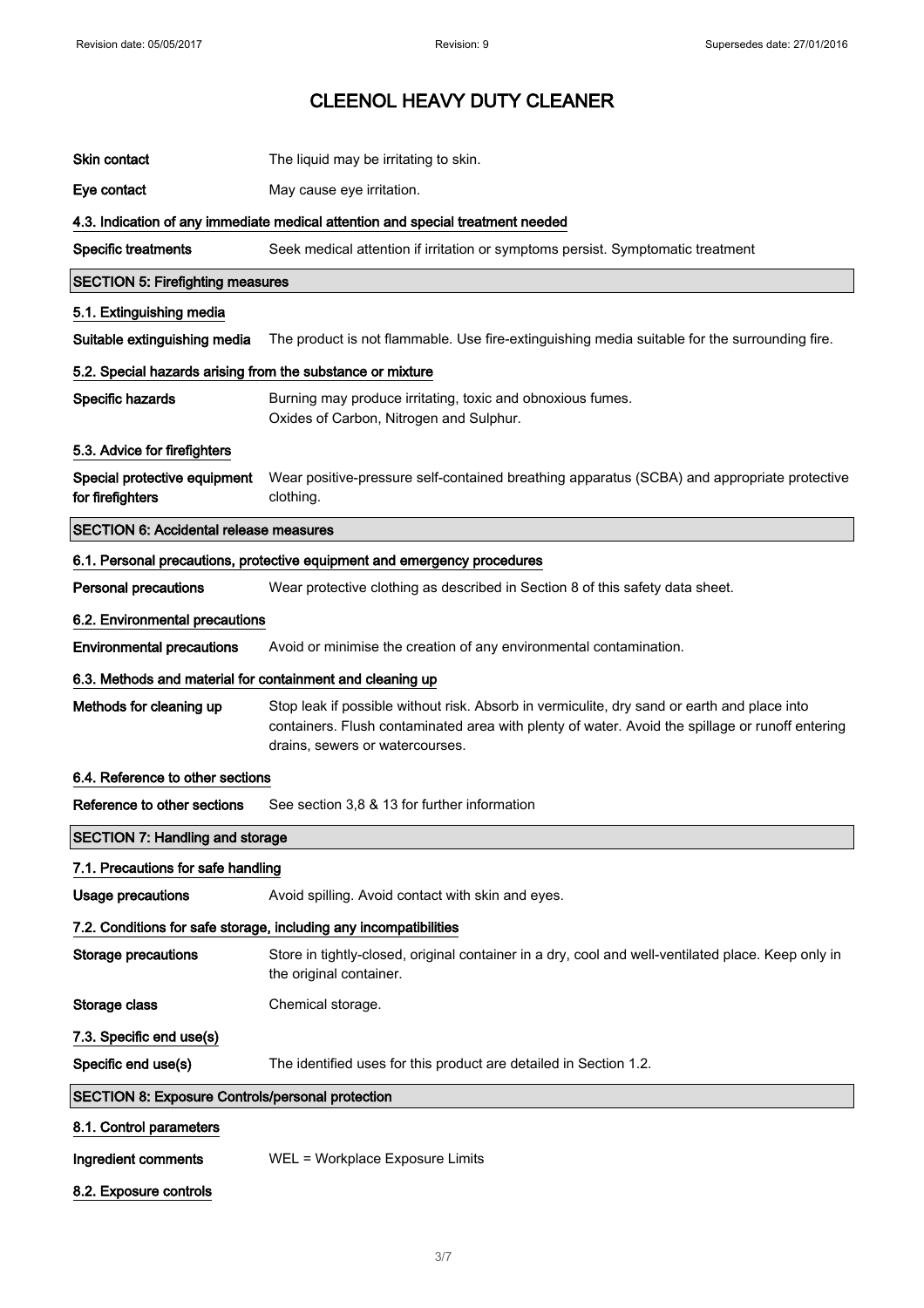#### Protective equipment

| ſ<br>Ш<br>ı |
|-------------|
| . .         |
|             |
|             |

| Appropriate engineering<br>controls | Provide adequate ventilation. Avoid inhalation of vapours. Observe any occupational<br>exposure limits for the product or ingredients.                                                                                                                                                                             |
|-------------------------------------|--------------------------------------------------------------------------------------------------------------------------------------------------------------------------------------------------------------------------------------------------------------------------------------------------------------------|
| Eye/face protection                 | Eyewear complying with an approved standard should be worn if a risk assessment indicates<br>eye contact is possible. Personal protective equipment for eye and face protection should<br>comply with European Standard EN166. The following protection should be worn: Chemical<br>splash goggles or face shield. |
| Hand protection                     | Chemical-resistant, impervious gloves complying with an approved standard should be worn if<br>a risk assessment indicates skin contact is possible. To protect hands from chemicals, gloves<br>should comply with European Standard EN374.                                                                        |
| Other skin and body<br>protection   | Wear appropriate clothing to prevent any possibility of skin contact.                                                                                                                                                                                                                                              |
| Hygiene measures                    | Wash promptly if skin becomes contaminated. Promptly remove any clothing that becomes<br>contaminated. Use appropriate skin cream to prevent drying of skin. When using do not eat,<br>drink or smoke.                                                                                                             |
| <b>Respiratory protection</b>       | No specific recommendations. Respiratory protection may be required if excessive airborne<br>contamination occurs.                                                                                                                                                                                                 |

### SECTION 9: Physical and Chemical Properties

|                                             | 9.1. Information on basic physical and chemical properties                                     |
|---------------------------------------------|------------------------------------------------------------------------------------------------|
| Appearance                                  | Coloured liquid.                                                                               |
| Colour                                      | Yellow.                                                                                        |
| Odour                                       | Mild.                                                                                          |
| pH                                          | $6 - 8$                                                                                        |
| <b>Relative density</b>                     | 1.032 @ 20°C                                                                                   |
| <b>Viscosity</b>                            | NA @ °C                                                                                        |
| 9.2. Other information                      |                                                                                                |
| Other information                           | None.                                                                                          |
| <b>SECTION 10: Stability and reactivity</b> |                                                                                                |
| 10.1. Reactivity                            |                                                                                                |
| Reactivity                                  | No test data specifically related to reactivity available for this product or its ingredients. |
| 10.2. Chemical stability                    |                                                                                                |
| <b>Stability</b>                            | Stable at normal ambient temperatures.                                                         |
| 10.3. Possibility of hazardous reactions    |                                                                                                |
| Possibility of hazardous<br>reactions       | None known.                                                                                    |
| 10.4. Conditions to avoid                   |                                                                                                |

Conditions to avoid **Avoid excessive heat for prolonged periods of time.**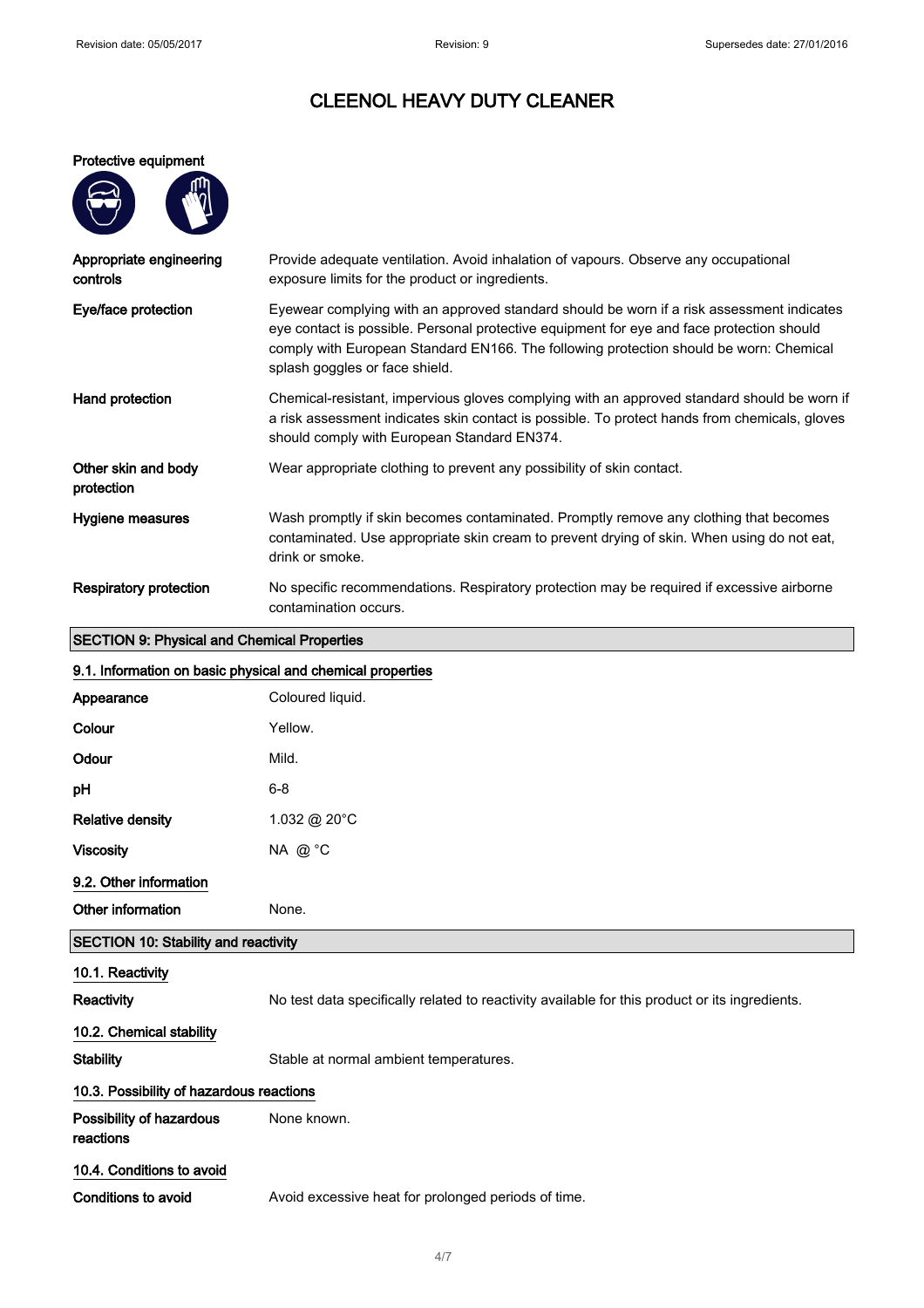| 10.5. Incompatible materials                 |                                                                                                                                                   |
|----------------------------------------------|---------------------------------------------------------------------------------------------------------------------------------------------------|
| Materials to avoid                           | None known.                                                                                                                                       |
| 10.6. Hazardous decomposition products       |                                                                                                                                                   |
| Hazardous decomposition<br>products          | Fire creates: Carbon monoxide (CO). Carbon dioxide (CO2).                                                                                         |
| <b>SECTION 11: Toxicological information</b> |                                                                                                                                                   |
| 11.1. Information on toxicological effects   |                                                                                                                                                   |
| Acute toxicity - oral                        |                                                                                                                                                   |
| ATE oral (mg/kg)                             | 8,333.33333333                                                                                                                                    |
|                                              |                                                                                                                                                   |
| Inhalation                                   | Gas or vapour in high concentrations may irritate the respiratory system. Symptoms following<br>overexposure may include the following: Coughing. |
| Ingestion                                    | May cause discomfort if swallowed.                                                                                                                |
| Skin contact                                 | Liquid may irritate skin.                                                                                                                         |
| Eye contact                                  | Irritating to eyes.                                                                                                                               |
| <b>SECTION 12: Ecological Information</b>    |                                                                                                                                                   |
| Ecotoxicity                                  | Not regarded as dangerous for the environment.                                                                                                    |
| 12.1. Toxicity                               |                                                                                                                                                   |
| <b>Toxicity</b>                              | The product is not believed to present a hazard due to its physical nature.                                                                       |
| 12.2. Persistence and degradability          |                                                                                                                                                   |
|                                              | Persistence and degradability The product is biodegradable.                                                                                       |
| 12.3. Bioaccumulative potential              |                                                                                                                                                   |
| <b>Bioaccumulative potential</b>             | No data available on bioaccumulation.                                                                                                             |
| 12.4. Mobility in soil                       |                                                                                                                                                   |
| <b>Mobility</b>                              | The product is soluble in water.                                                                                                                  |
| 12.5. Results of PBT and vPvB assessment     |                                                                                                                                                   |
| Results of PBT and vPvB<br>assessment        | This product does not contain any substances classified as PBT or vPvB.                                                                           |
| 12.6. Other adverse effects                  |                                                                                                                                                   |
| Other adverse effects                        | Not known.                                                                                                                                        |
| <b>SECTION 13: Disposal considerations</b>   |                                                                                                                                                   |
| 13.1. Waste treatment methods                |                                                                                                                                                   |
| <b>Disposal methods</b>                      | Dispose of waste to licensed waste disposal site in accordance with the requirements of the<br>local Waste Disposal Authority.                    |
| <b>SECTION 14: Transport information</b>     |                                                                                                                                                   |
| General                                      | The product is not covered by international regulations on the transport of dangerous goods<br>(IMDG, IATA, ADR/RID).                             |
| 14.1. UN number                              |                                                                                                                                                   |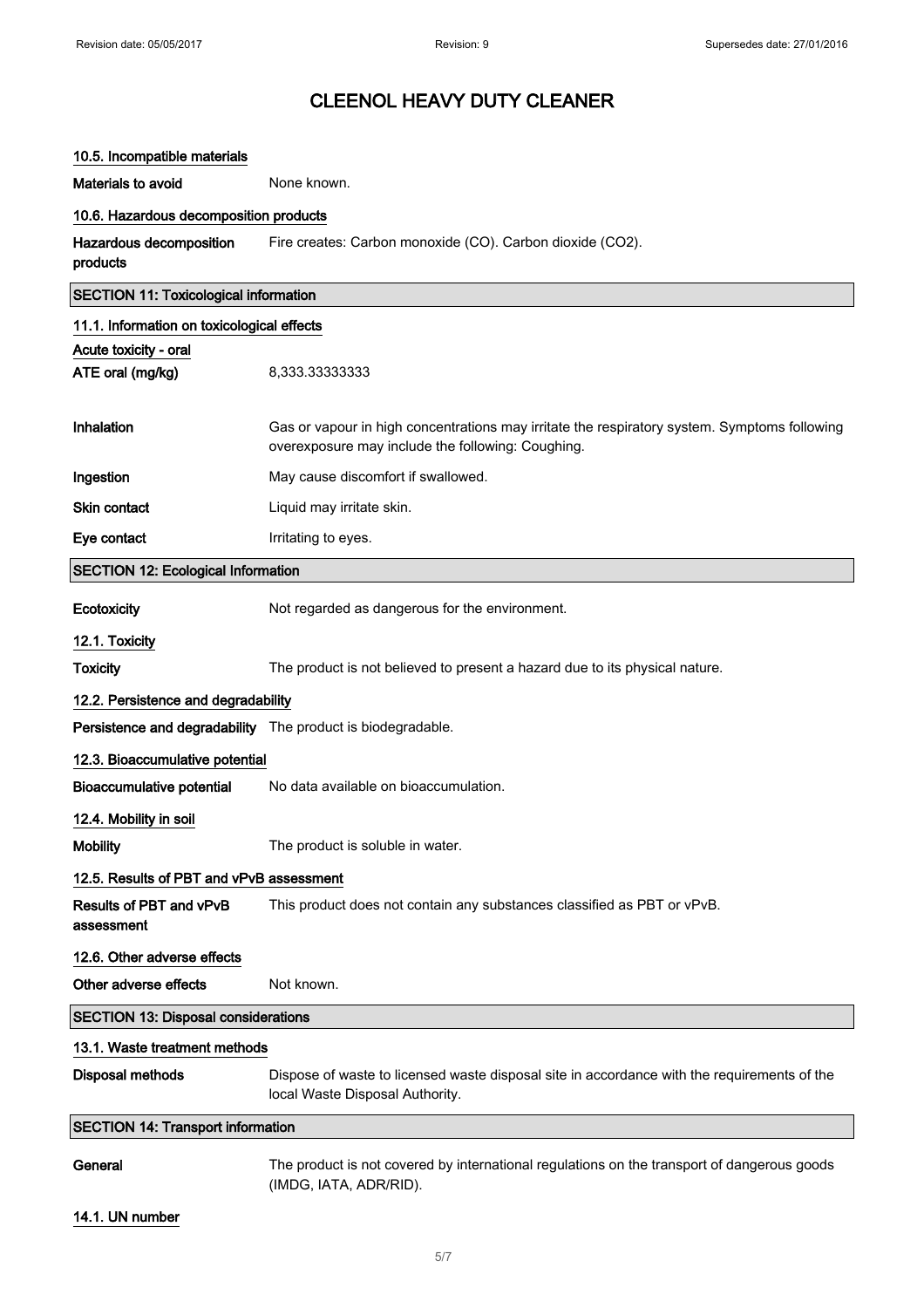Not applicable.

#### 14.2. UN proper shipping name

Not applicable.

#### 14.3. Transport hazard class(es)

No transport warning sign required.

#### 14.4. Packing group

Not applicable.

#### 14.5. Environmental hazards

Environmentally hazardous substance/marine pollutant No.

#### 14.6. Special precautions for user

Not applicable.

#### 14.7. Transport in bulk according to Annex II of MARPOL and the IBC Code

#### Transport in bulk according to Not applicable. Annex II of MARPOL 73/78 and the IBC Code

#### SECTION 15: Regulatory information

| 15.1. Safety, health and environmental regulations/legislation specific for the substance or mixture |                                                                                                                                                                                         |  |
|------------------------------------------------------------------------------------------------------|-----------------------------------------------------------------------------------------------------------------------------------------------------------------------------------------|--|
| <b>National regulations</b>                                                                          | The Chemicals (Hazard Information and Packaging for Supply) Regulations 2009 (SI 2009<br>No. 716).                                                                                      |  |
| Guidance                                                                                             | Workplace Exposure Limits EH40.<br>CHIP for everyone HSG228.<br>Safety Data Sheets for Substances and Preparations<br>Approved Classification and Labelling Guide (Sixth edition) L131. |  |

#### 15.2. Chemical safety assessment

A chemical safety assessment has been carried out.

#### SECTION 16: Other information

| <b>Revision date</b>      | 05/05/2017                                                                                                                                                                                                        |
|---------------------------|-------------------------------------------------------------------------------------------------------------------------------------------------------------------------------------------------------------------|
| <b>Revision</b>           | 9                                                                                                                                                                                                                 |
| Supersedes date           | 27/01/2016                                                                                                                                                                                                        |
| <b>SDS number</b>         | C9                                                                                                                                                                                                                |
| Risk phrases in full      | R22 Harmful if swallowed.<br>R36 Irritating to eyes.<br>R41 Risk of serious damage to eyes.                                                                                                                       |
| Hazard statements in full | H302 Harmful if swallowed.<br>H312 Harmful in contact with skin.<br>H315 Causes skin irritation.<br>H318 Causes serious eye damage.<br>H335 May cause respiratory irritation.<br>H400 Very toxic to aquatic life. |